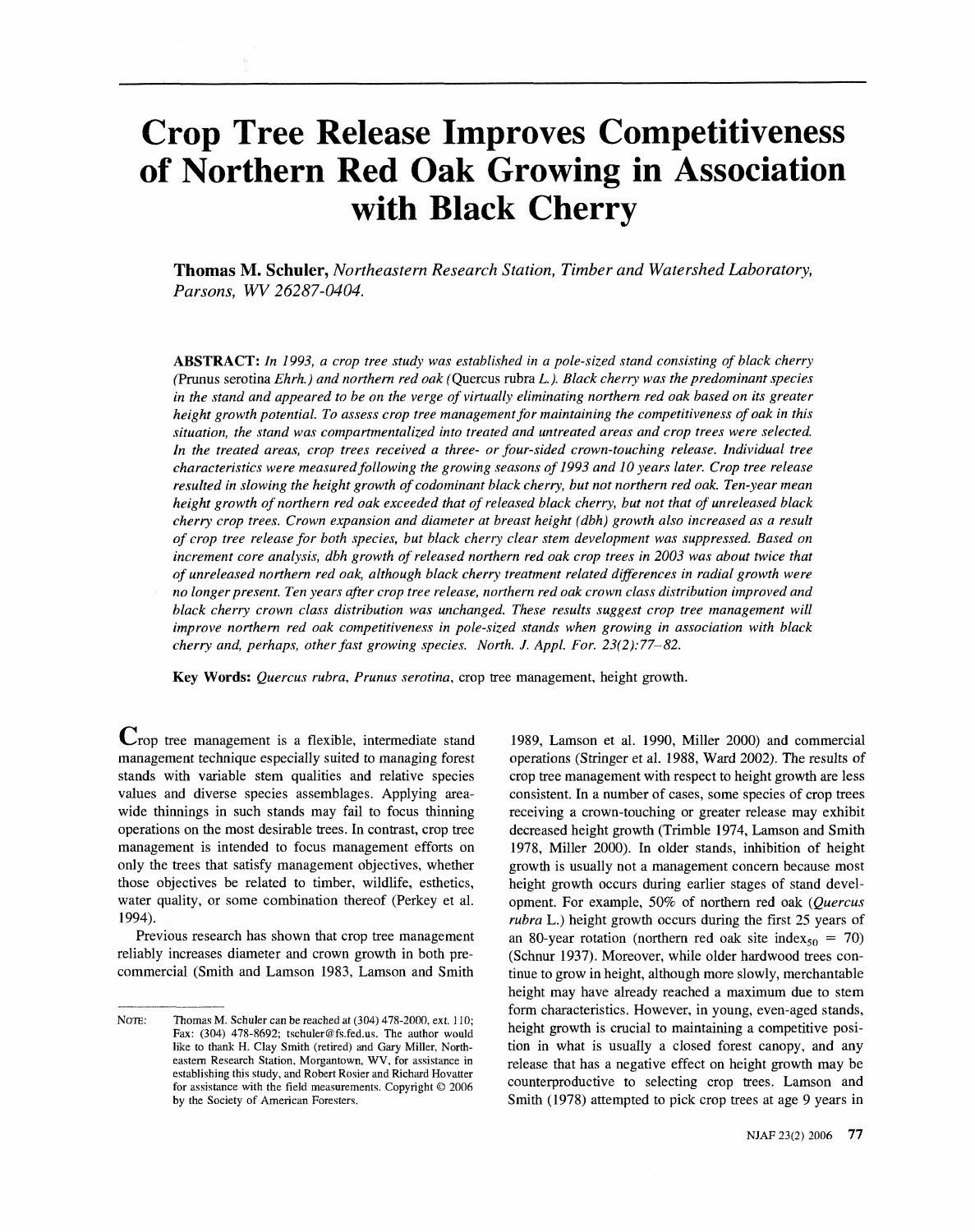an even-aged stand in West Virginia and found that the effect on height growth varied by species and crown classification at the time crop trees were chosen. They concluded that release did not prevent crown class deterioration and that crop tree selection should wait until codominant trees were about 25 ft tall. In stands that met the 25-ft height recommendation, Miller (2000) found height growth varied by degree of release for black cherry (Prunus serotina Ehrh.) and yellow-poplar (Liriodendron tulipifera L.). Trees receiving a crown-touching release maintained their relative crown positions after 10 years, but height growth was reduced when black cherry and yellow-poplar crop trees received a heavier thinning, In the same study, northern red and chestnut oak (Q. prinus L.) height growth was not affected by a conventional crown-touching release.

It is often assumed that height growth is relatively independent of stocking. This is evident in commonly used height/age site index equations. These equations are predicated on the height of codominant trees at a convenient base age, regardless of past or present stocking. The usual assumption is that trees used to estimate site index have grown in fully stocked stands and were codominant trees throughout their development. However, species grown at low stocking levels and with weak epinastic control, such as most eastern hardwoods, often exhibit reduced height growth (Nixon et al. 1983, Ward 1995). In a southeastern Ohio study, Allen and Marquis (1970) concluded that shortterm height growth of northern red oak and yellow-poplar was maximized at about 70% stocking. These results suggest that in some cases, complete crown release of individual crop trees may make some trees less likely to persist in stands where height growth is essential to maintaining a dominant or codominant crown class.

It is not uncommon for many third-growth stands to be dominated by fast growing, shade-intolerant species such as yellow-poplar or black cherry and for oak (Quercus spp.) to be present as scattered individual stems, if at all. Forest stands that included a significant oak component during both old-growth and second-growth stages often are characterized by a greatly diminished oak component following second-growth harvesting. The oak component often declines even further as the stand progresses through the stem exclusion stage (Miller et al. 2001, Brashears et al. 2004). The decline of oak in older stands is also well documented, and many old-growth oak forests are undergoing changes to more shade-tolerant species (Abrams 1992, Schuler 2004). To combat this trend, silviculturists continue to explore ways to develop abundant understory oak to promote oak competitiveness following regeneration activities (Brose and Van Lear 1998). However, such methods may require 10-20 years prior to final overstory removal. This period may deter acceptance of such practices in forests characterized by short ownership tenure and/or inadequate silvicultural planning (Fajvan et al. 1998). Therefore, to meet common timber, wildlife, and diversity goals, forest managers need techniques for increasing the survival rate of insufficient densities of oak common in many young thirdgrowth stands.

management in a pole-size stand of predominantly black cherry with a lower-than-desired density of northern red oak on a productive site in north-central West Virginia. My objectives were to evaluate conventional crop tree management practices to improve the competitiveness of northern red oak and to enhance radial growth of both species. At the time of crop tree selection and release following the 1993 growing season, the study stand was 23 years old and black cherry and northern red oak crop trees were about 58 and 47 ft tall, respectively. In 1993, it appeared that the black cherry would eventually overtop the oak and virtually eliminate it from the stand without some kind of management intervention. Crop tree management may be a feasible approach in situations where oak stems are present but may not persist due to faster height growth of competing species. However, the merits of using crop tree management to improve the survival rate of oak when growing in stands with species that exhibit faster height growth remains uncertain due to the variable height growth response of young hardwood crop trees following release. This article presents information that will help forest managers determine if crop tree management is appropriate for enhancing the survival rate of low-density northern red oak growing on productive sites during the early stem exclusion stage.

In this study, I examine the potential of using crop tree

## **Study Area**

Data were collected on the Fernow Experimental Forest in north-central West Virginia, located in the Allegheny Mountains Section of the Central Appalachian Broadleaf Forest (M221B) (McNab and Avers 1994). The landtype association is referred to as the Allegheny Front Sideslopes, and the vegetation is referred to as mixed mesophytic (Braun 1950). Overstory species composition of secondgrowth stands is often quite diverse and may include more than 20 species within a spatial scale of about 10 or more acres (Schuler and Gillespie 2000). Common species on the better sites include northern red oak, sugar maple (Acer saccharum Marsh.), yellow-poplar, basswood (Tilia americana L.), and black cherry. However, species composition in third-growth stands is often less diverse and is regularly dominated by fast-growing shade-intolerant species such as yellow-poplar, black birch (Betula lenta L.), and/or black cherry (Brashears et al. 2004). The local climate is characterized by an annual precipitation of 55-58 in. (Pan et al. 1997), a mean temperature of  $61.5^{\circ}$  F from April through September and  $35.1^\circ$  F from October through March, resulting in 120-140 frost-free days.

The study stand originated following a clearcut regeneration harvest in 1971, totaling 4.25 ac. Sawlogs removed were primarily northern red, chestnut, and white oak (Q. alha L.) in descending order of volume. Black birch, yellow-poplar, black cherry, and red maple (A. *rubrum* L.) also were present. Following harvest, all of the slash was pushed from the area with a bulldozer. Care was exercised to avoid deep scarification, and the litter was kept intact over much of the area. The study area originally was used to examine the effects of top-pruning, mulching, and fertilizing on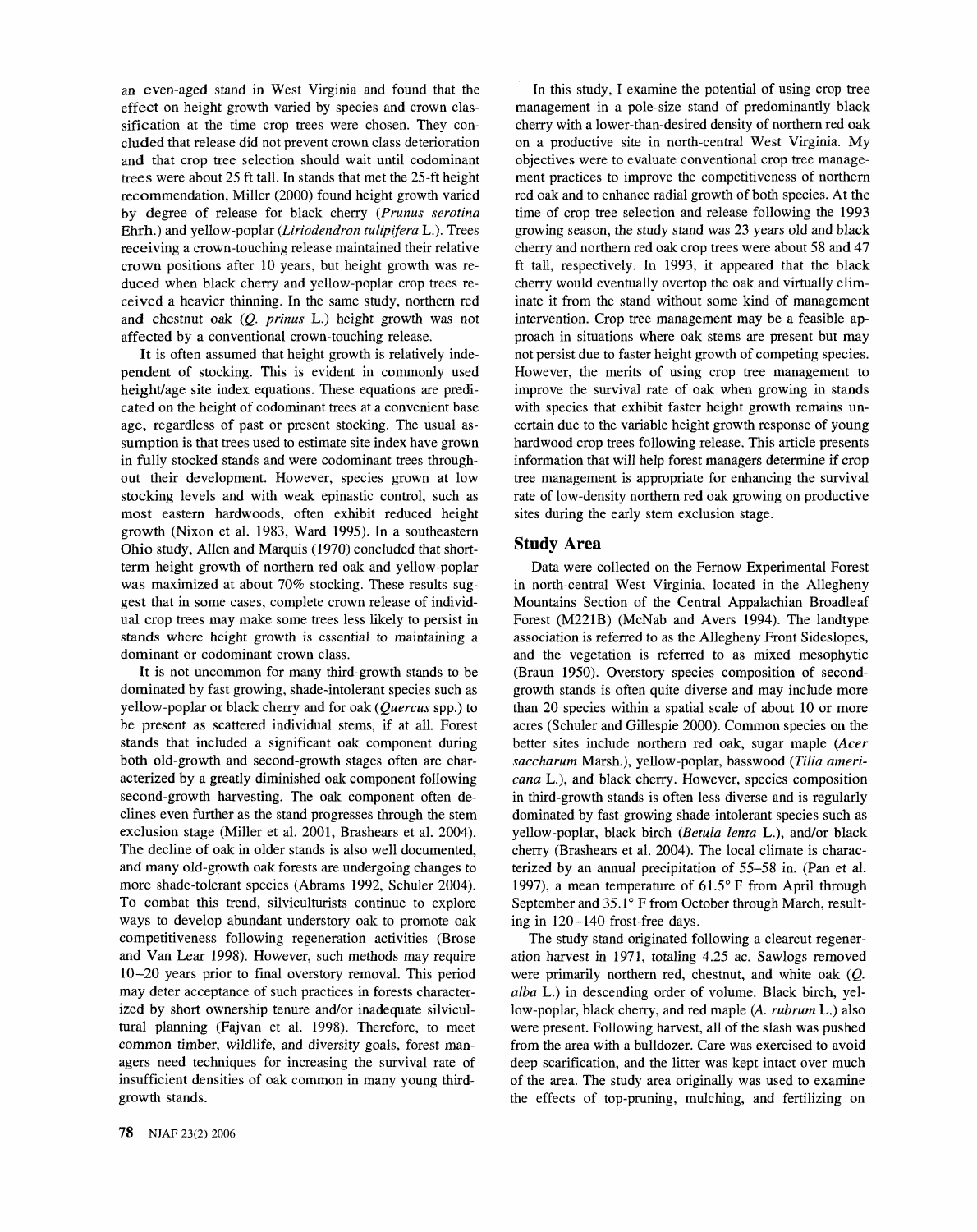planted northern red oak seedlings of 1-3 years in age (Wendel 1980). Some of the northern red oak crop trees evaluated in this study are from the previous artificial regeneration study, which was terminated in 1979, but past treatments could not be determined for individual trees. The study stand is located on a mostly level broad ridgetop west of Forest Road 701 at an elevation of 2,700 ft (39'3.159' N, 79"4 1.157' **W).** The soils are mapped as Calvin channery silt loam derived from acid sandstone and shales. They are well drained and have low to moderate natural fertility (USDA Soil Conserv. Serv. 1967). The study area was determined to have a northern red oak site index of about 80 based on height data collected in 1993 (Table 1) and 2003 using equations developed by Wiant and Lamson (1983). The study area also has a black cherry site index of 102 based on Table 1 data and equations developed by Auchmoody and Rexrode (1984). This is indicative of a commercially viable black cherry site.

## **Methods**

The study compartment was divided into four subcompartments of about equal size in which crop trees were selected after the 1993 growing season. At that time, crop trees in two of the subcompartments were released using a conventional crown-touching release (all competing trees whose crowns were touching a crop tree crown were cut) as described by Perkey et al. (1994), while the two remaining subcompartments were retained as untreated areas. Crop trees not adjacent to each other in the treated areas received a four-sided crown-touching release (Perkey et al. 1994), while adjacent crop trees received a three-sided release. All crop trees were required to have a minimum of three sides released. Species preferences were northern red oak, black cherry, and yellow-poplar, in order of priority. All crown classes of northern red oak were acceptable, but only dominant and codominant black cherry and yellow-poplar were acceptable. Crop trees also were required to have a potential for developing a high-quality butt log and no forks or epicormic branches below 17 ft, These criteria were not strictly adhered to for northern red oak because of the desire to retain as many oak stems as possible in the stand.

All crop trees were numbered and initial measurements were taken in November 1993 and again in December 2003. Measurements included diameter at breast height (dbh), crown class, number of epicormic branches at four height intervals, crown radii in four cardinal directions, clear length of stem (defined as the height to the first live branch at least 1 ft long), number of sides released, and total height. Stem length and total height were measured using a tape, clinometer, and standard methodology. Crown radii were used to calculate crown cross-sectional area by summing the

two opposing radii and using the resulting axis to calculate the area of an ellipse. In December 2003, all 24 oak crop trees (14 treated and 10 reference) and 30 randomly selected black cherry crop trees (15 treated and 15 reference) were cored at breast height for radial growth analysis. All cores were prepared for ring-width measurements by sanding the surface of the core sample so that the rings could be observed under magnification. Ring-width measurements were performed using a Velmex measuring stage calibrated to 0.01 mm in conjunction with MeasureJ2X V3.1 software to record the ring-width measurement files. Mean ring width series were developed for each of the four categories sampled (treated oak, untreated oak, treated cherry, and untreated cherry). Although the beginning and ending dbh measurements adequately determine radial growth during the 10-year study period, tree-ring measurements graphically illustrate time series trends, which could not have been assessed otherwise.

There were 189 crop trees selected for this study, for an average of about 44 crop treeslacre. Of these, 36 crop trees selected included yellow-poplar, cucumbertree *(Magnolia acuminata* L.), red maple, black birch, and chestnut oak but are not included in the results because of insufficient replication for analysis. It required 10.5 person-hours to complete the crown-touching release operation using chainsaws, slightly more than 2.5 h/ac. Selection of the crop trees occurred prior to the release operation. On average, both black cherry and northern red oak were small pole-size trees in 1993, but black cherry was consistently larger than northern red oak (Table 1).

## **Data Analysis**

Analysis of variance (ANOVA) was used to examine the effects of treatment on the growth of tree height, clear stem length, dbh, and crown cross-sectional area for black cherry and northern red oak. Because the growth of the response variables (e.g., tree height, crown area, etc.) were the dependent variables of interest, repeated measures ANOVA was not used. Subcompartments were used initially as a blocking factor in the experimental design but were dropped from the final analyses because the northern red oak present was not equally distributed among the subcompartments, which limited the power and utility of using a blocking factor. Pearson  $\chi^2$  analysis was used to determine if crown class distributions had changed through time with respect to species and treatment; however, the matrices used were sparse and the results were not reliable. As such, crown class distributions are noted in the results but tests of significant change were not feasible.

**Table 1. Pretreatment (1993) mean black cherry (BC) and northern red oak (NRO) crop tree characteristics (standard deviation in parentheses) in north-central West Virginia.** 

| <b>Species</b> | $Dbh$ (in.) | Total height (ft) | Stem length (ft) | Crown area (ft <sup><math>\angle</math>)</sup> | Sample size |
|----------------|-------------|-------------------|------------------|------------------------------------------------|-------------|
| BС             | (1.3)       | 58(4)             | 26(4.4)          | 685 (309)                                      | $1 - -$     |
| NRO            | 5.0(1.0)    | 47(4)             | 22(4.8)          | 470 (226)                                      |             |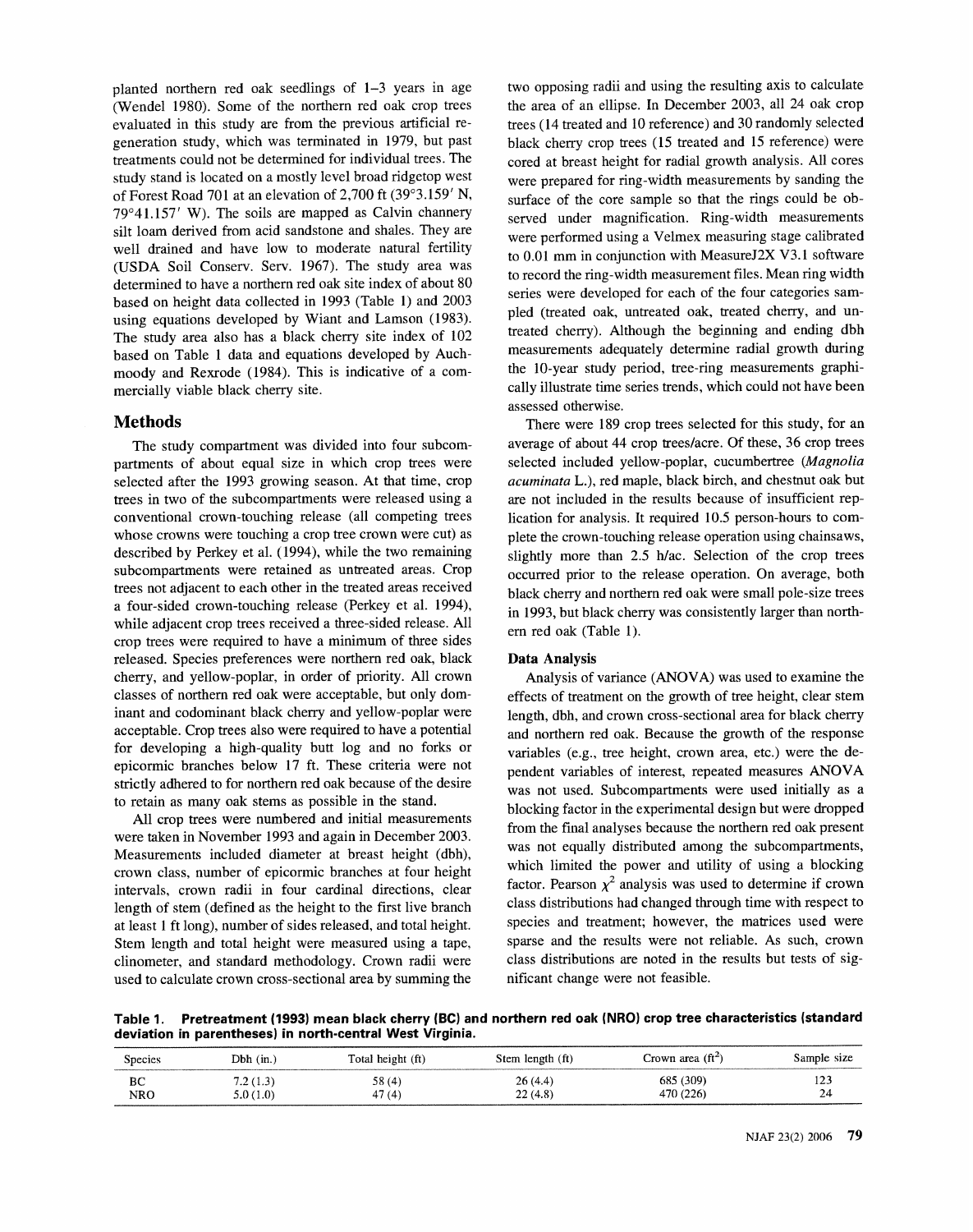# **Results**

## **Total Height and Grown Class**

The results of the crop tree release treatment on height growth differed by species. Treated black cherry grew significantly less than untreated black cherry crop trees, while the crop tree release did not affect height growth of northern red oak (Table 2). After the 2003 growing season, northern red oak mean height was 64 ft in the treated areas and 59 ft in the untreated areas, although these means were not significantly different ( $P = 0.106$ ). Black cherry mean height was 70 ft in the treated areas and 74 ft in the untreated areas  $(P = 0.001)$ . Thus, the mean height difference between northern red oak and black cherry of 11 ft in 1993 (Table 1) was reduced to about 6 ft in 2003 within the treated area, but increased to 14 ft in the untreated area.

Prior to release, there were 14 northern red oak crop trees in the treatment block, of which half were classified as codominant crowns and the other half as intermediate crown class trees. After crop tree release and 10 growing seasons, all of the codominant trees retained their competitive stature plus five of the seven intermediate trees progressed to codominants. In the untreated reference group ( $n = 10$ ), one additional oak tree declined from codominant to intermediate stature. The crop tree release had virtually no effect on black cherry crown class distribution. All but one of the black cherry crop trees was codominant in 1993, and only two were reduced to an intermediate crown class position in the following decade, both were in the untreated control group.

#### **Clear Stem Development**

Both the treated and untreated black cherry continued to develop additional clear stem length during the 10-year study period, but the rate of development was greater in the untreated group (Table 2). However, this difference did not result in a separation of black cherry total clear length of stem at the last measurement between the treated and untreated groups ( $P = 0.538$ ). Mean black cherry clear stem

**Table 2. Mean 10-year growth response of treated and untreated crop trees in north central West Virginia (BC** = **black cherry and NRO** = **northern red oak). P value is from an analysis of variance comparing treated versus untreated crop trees by species.** 

| Growth                 | <b>Species</b> | Treatment | Mean growth<br>response | P<br>value |
|------------------------|----------------|-----------|-------------------------|------------|
| Total height (ft)      | BС             | Untreated | 16.1                    |            |
|                        |                | Treated   | 11.4                    | < 0.01     |
|                        | NRO            | Untreated | 13.9                    |            |
|                        |                | Treated   | 15.5                    | 0.51       |
| Clear stem length (ft) | BС             | Untreated | 6.8                     |            |
|                        |                | Treated   | 4.0                     | 0.02       |
|                        | NRO            | Untreated | 3.1                     |            |
|                        |                | Treated   | 5.7                     | 0.30       |
| Crown area $(ft^2)$    | ВC             | Untreated | 306                     |            |
|                        |                | Treated   | 1.049                   | < 0.01     |
|                        | NRO.           | Untreated | 264                     |            |
|                        |                | Treated   | 1.264                   | < 0.01     |
| $Dbh$ (in.)            | BС             | Untreated | 2.8                     |            |
|                        |                | Treated   | 3.5                     | < 0.01     |
|                        | NRO            | Untreated | 1.9                     |            |
|                        |                | Treated   | 3.6                     | < 0.01     |

length in 2003 was 31 ft. After treatment, clear stem development of released northern red oak was about double the rate of the untreated oaks, but the difference was not significant (Table 2). Mean northern red oak clear stem length in 2003 was 29 ft for the released trees and 24 ft for the unreleased trees ( $P = 0.089$ ).

Prior to treatment, no black cherry trees had epicormic branches on the first 17 ft of the stem  $(n = 123)$ . Ten years after crop tree release ( $n = 73$ ), four black cherries developed at least one epicorrnic branch on the butt log, although all of the untreated crop trees  $(n = 50)$  remained clear. There was one northern red oak crop tree in 1993 ( $n = 24$ ) with an epicormic branch on the butt log. Ten years after release ( $n = 14$ ), one additional oak developed epicormic branches on the butt log, but three of the untreated reference oaks ( $n = 10$ ) developed butt log epicormic branches. Both of the treated oak crop trees and two of the untreated oak crop trees that developed at least one epicormic branch were classified as intermediate crown class trees.

## **Crown Area**

Crown cross-sectional area increased considerably for both species as a result of the crop tree release (Table 2). Treated black cherry crowns increased more than three times that of untreated trees and treated northern red oak crowns increased more than four times that of untreated trees. By 2003, treated black cherry crowns averaged 1,680  $ft<sup>2</sup>$ , whereas untreated black cherry crowns averaged 1,057 ft<sup>2</sup> ( $P < 0.001$ ). The effects of treatment were even more striking for northern red oak. By 2003, treated northern red oak crowns averaged  $1,770 \text{ ft}^2$  and untreated crowns were 685 ft<sup>2</sup> ( $P = 0.002$ ).

#### **Diameter Growth**

The crop tree release treatment significantly improved diameter growth for both species, but the improvement was somewhat greater for oak (Table 2). By 2003, treated black cherry dbh averaged 10.6 in., whereas untreated black cherry averaged 10.0 in. Treated northern red oak dbh averaged 8.7 in. 10 years after release, and untreated oak averaged 6.7 in. Graphical analysis of radial growth between treated and untreated northern red oak crop trees suggests the treatment effect has not yet subsided (Fig. 1). Northern red oak radial growth rates for treated trees from 1998 to 2003 were equivalent to about 3 in. of diameter growth per decade, or about twice that of untreated trees. In contrast, black cherry response was most evident during the first 5 years after treatment, but radial growth rates have converged in the last 5 years (Fig. 1).

## **Discussion**

This study demonstrates that crop tree release should increase the likelihood of northern red oak persistence in pole-size stands, in part by reducing black cherry height growth and freeing up growing space that northern red oak can readily use, perhaps even more so than black cherry. As a result of a crown-touching release, black cherry crop trees slowed in height growth by about 30% during the last decade, while height growth of northern red oak was not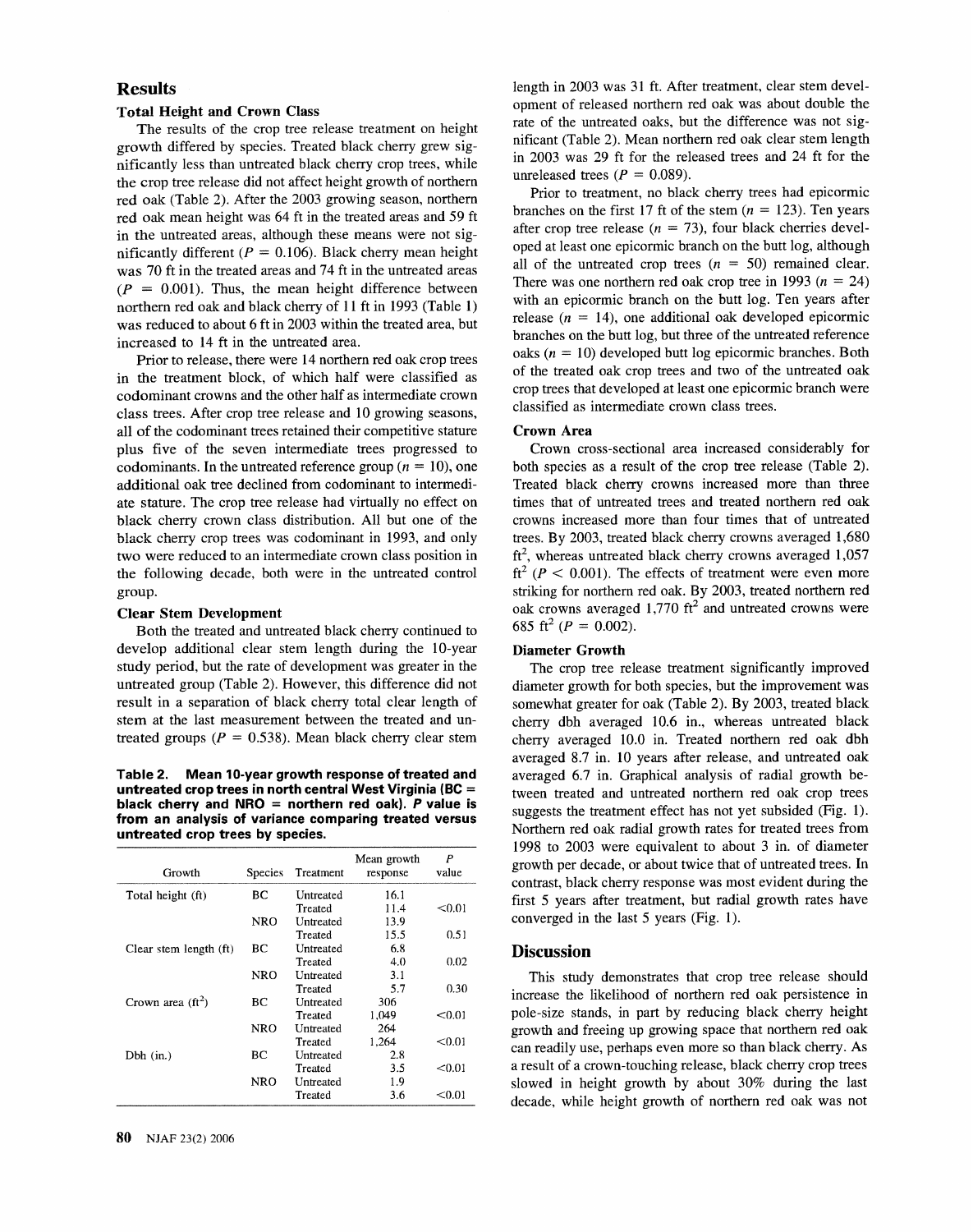

**Figure 1. Crop tree mean annual radial growth (in.) of released (three or more sides) northern red oak (trt-oak), untreated northern red oak (ref-oak), released black cherry (trt-cherry), and untreated black cherry (ref-cherry) in a crop tree study in West Virginia. (Note: Diameter growth can be estimated as double the radial growth.)** 

affected and grew in accordance with published site index equations (Wiant and Lamson 1983). During the decade following treatment, released northern red oak crop trees exceeded the height growth of released black cherry, and released northern red oak more than quadrupled its crown area relative to unreleased oak crop trees. The significant increase in oak crop tree crown area (a surrogate for foliar area) may also explain the continued higher rate of radial stem growth 10 years after treatment, which was about double the rate of unreleased oak crop trees. A larger crown area also makes it more difficult for other trees to overtop the desired crop tree.

Crop tree release leading to less competition, larger crowns, and sustained height growth also improved oak crown class distribution. A decade after treatment, about 86% of the treated oak crop trees were classified as codominants. Moreover, 70% of intermediate crown class trees that were released in 1993 were classified as codominants in 2003. Managers need more information about releasing intermediate crown class oaks in young even-aged stands on productive sites. This study only begins to address the issue but suggests that it is feasible to improve the competitive stature of intermediate oaks. The cultural practice of releasing oak crop trees also may simulate past disturbance regimes when old-growth oak forests developed. In a recent study, oaks growing in old-growth forests often exhibited periods of suppression and release before gaining overstory status (Rentch et al. 2003), further evidence that releasing intermediate and codominant oak crop trees mimics past stand dynamics.

The perpetuation of northern red oak in mixed-oak forests, an important forest management issue in the eastern and central United States, is being addressed in several different ways. Much of the research concerning the sustainable management of oak has focused on the development of natural regeneration methods and guidelines in conjunction with regeneration harvests (e.g., Sander et al. 1976, Loftis 1990, Brose et al. 1999). In many cases, where stands do not meet the suggested guidelines, oak may be

present after a regeneration harvest but often does not persist long after crown closure (Brashears et al. 2004). A recent survey of postclearcut regeneration units up to 30 years old on the Monongahela National Forest documented about 10-40 overstory northern red oak treesfacre in the oldest regeneration units (Miller et al. 2001). However, the number of northern red oak stems found declined consistently with stand age (e.g., 10, 20, and 30 years since harvesting), illustrating the need to actively manage for retention of this species during the early stem exclusion period if the retention of oak is a management objective. The survival rate of young northern red oak growing in fully stocked stands that consist primarily of fast growing species such as yellow-poplar and black cherry is unknown (i.e., third-growth forests developing today), but it is likely less than the survival rate of oak growing in stands where oaks competed for growing space with a variety of other species, including a greater percentage of oak (i.e., second-growth stands that developed following the logging of old-growth stands in the early 1900s). For example, in this study, the calculated site indices of northern red oak (80) and black cherry (102) represent a projected 22-ft height advantage for black cherry at age 50 in the absence of cultural treatments. Such a significant height advantage for black cherry may virtually eliminate northern red oak from the stand, if left untreated, as black cherry crowns expand and overtop the relatively few oaks. Brashears et al. (2004) demonstrated a similar scenario where yellow-poplar became the overwhelming dominant species in young stands, excluding most other species that were not shade-tolerant. In New England, some studies have shown that oaks can recover in the later stages of stand development due to stiffer lateral branches, giving oak an advantage in competition for the upper canopy; however, branch stiffness in oaks may not be sufficient to overcome large differences in height growth potential (Oliver and Larson 1996). If a northern red oak tree is overtopped during the early stages of stand development in an even-aged stand when the upper canopy remains unbroken for decades, it is likely to die before it has a chance to compete for an upper canopy position later in stand development when the canopy structure becomes more complex. Moreover, while some oaks may survive to the later stages of stand development even without crop tree release, the objective in this study was to evaluate the potential for increasing the number, size, and relative importance of northern red oak in stands harvested during the past 20-30 years.

The results reported in this study are partially corroborated by the results of previous research. In studies in New England and the Central Appalachians, northern red oak did not exhibit height growth suppression when fully released (Ward 1995, Miller 2000). Moreover, both black cherry and yellow-poplar crop tree height growth was reduced when treated with a slightly heavier thinning (all competing trees whose crowns were within 5 ft of a crop tree crown were cut) than a conventional crown-touching release (Miller 2000). Although the results reported here and that of Miller (2000) differ in the degree of release needed to inhibit